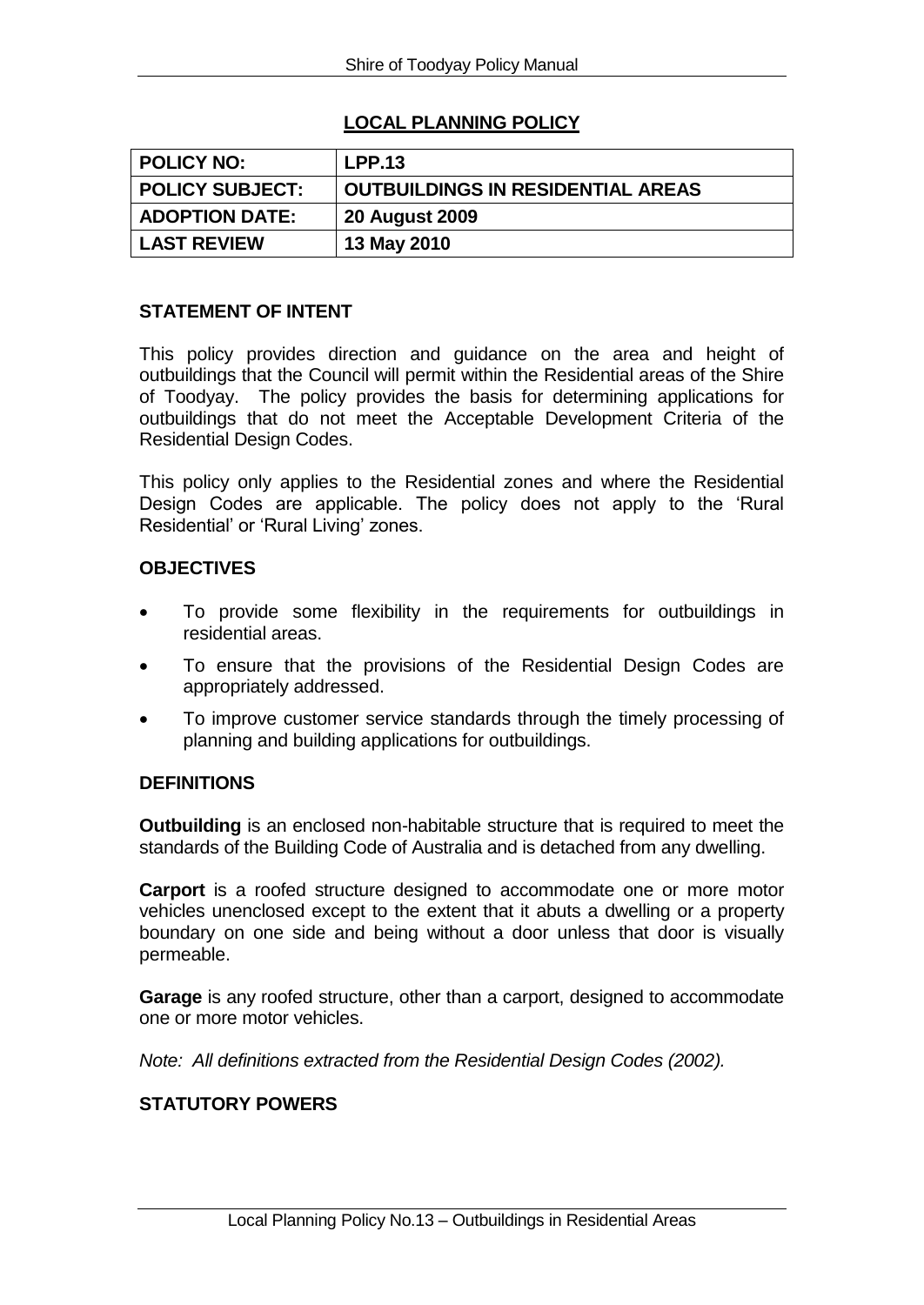This Local Planning Policy is made pursuant to Clause 2.2 of the Shire of Toodyay Local Planning Scheme No 4 and Part 5 of the Residential Design Codes.

In accordance with the provisions of the Residential Design Codes (Clause 6.10.1 – Outbuildings), where an outbuilding exceeds an area of 60 $m^2$  (or 10% of the site area, whichever is the lesser) or has a wall height greater than 2.4m or a ridge height greater than 4.2m, Council's approval should be sought under the performance criteria.

The performance criteria relative to outbuildings (Clause 6.10.1) states:

*"Outbuildings that do not detract from the streetscape or the visual amenity of the residents or neighbouring properties."*

Clause 6.2.7 of the Residential Design Codes states that buildings are to comply with any local planning policy made under the Scheme in respect of the design of carports and garages, including the colour, scale, materials and roof pitch of buildings. This policy is made subject to this clause and provides design requirements for carports and garages, however it does not interfere with any other requirement of the Residential Design Codes relating to carports and garages.

This policy does not alter or change in any way the acceptable development criteria of the Residential Design Codes .

# **POLICY STATEMENT**

## CARPORTS AND GARAGES

- 1. All garages and carports shall not exceed a floor area of  $40m^2$ , a wall height of 3.0m or a ridge height of 4.5m.
- 2. The Council may consider applications for carports and garages that exceed the size limitations defined in Part 1, where the following criteria may be achieved:
	- a) The garage or carport is attached to and forms part of the adjoining dwelling;
	- b) The garage or carport is situated under the roof line of the adjoining dwelling;
	- c) The garage or carport is located to the rear of an existing dwelling and can not be viewed from the street;
	- d) The garage or carport will not have an impact on the streetscape or amenity of the area; and
	- e) The garage or carport complies with any design guidelines adopted by Council.
- 3. All carports and garages shall be constructed of materials that match or complement the dwelling on the site.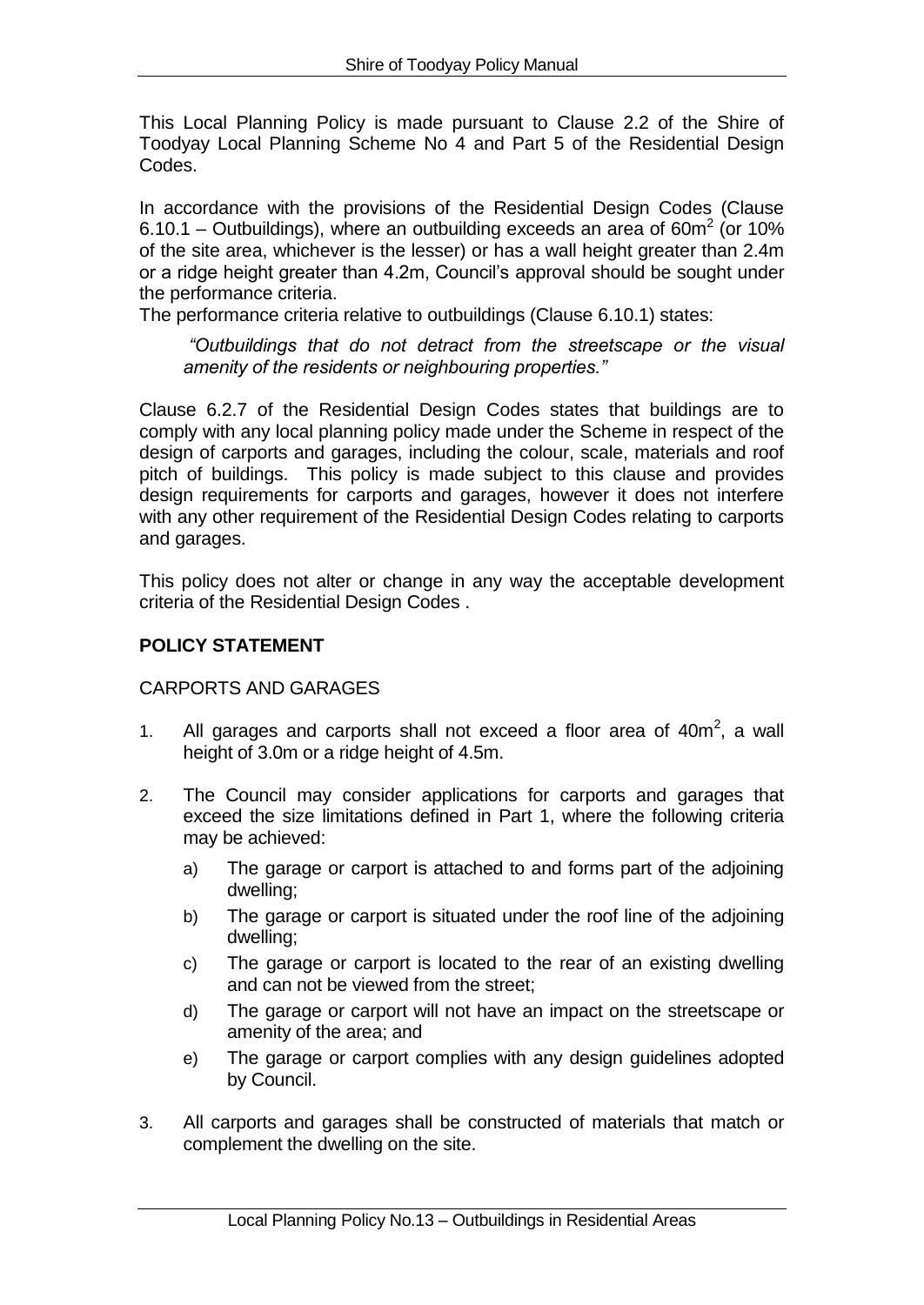4. The use of zincalume wall cladding in garages and carports will not be supported.

### OUTBUILDINGS

5. Outbuildings within a Residential area shall be deemed as meeting the performance criteria of Clause 6.10.1 of the Residential Design Codes where the following area and height requirements can be achieved:

| <b>Residential</b><br><b>Density Code of</b><br><b>Property</b> | <b>Permitted Area</b><br>of Outbuilding                                                                 | <b>Permitted Wall</b><br><b>Height</b> | <b>Permitted</b><br><b>Ridge Height</b> |
|-----------------------------------------------------------------|---------------------------------------------------------------------------------------------------------|----------------------------------------|-----------------------------------------|
| R <sub>2.5</sub>                                                | 120m <sup>2</sup>                                                                                       | 3.5 <sub>m</sub>                       | 5.0 <sub>m</sub>                        |
| R <sub>10</sub>                                                 | $81m^2$                                                                                                 | 3.0 <sub>m</sub>                       | 4.5m                                    |
| <b>R50</b>                                                      | 30 <sup>m²</sup><br>Or 10% of the<br>site area up to<br>60m <sup>2</sup> , whichever<br>is the greater. | 2.7 <sub>m</sub>                       | 4.2 <sub>m</sub>                        |

- 6. Any proposed outbuilding that does not meet the requirements specified in Part 5 shall be referred to Council for determination, following consultation with all landowners adjoining the subject property.
- 7. The adjoining landowners shall be provided a copy of the proposed plans for the outbuilding, including the elevations of the structure. The adjoining owners will be provided 21 days to lodge a written submission to the Council and if no submission is received, it shall be assumed that they have no objection to the oversized outbuilding.
- 8. This policy does not exempt compliance with all other requirements of the Residential Design Codes and any other policy of Council.
- 9. The construction of an outbuilding on a Residential property that does not have an existing dwelling will not be supported.
- 10. All outbuildings must be located behind the existing dwelling on a property.
- 11. Unless necessary to meet heritage guidelines, the use of zincalume wall cladding will not be permitted in the Residential zones for outbuildings exceeding  $40m^2$  in area and with a wall height greater than 2.4m.
- 12. The wall and roofing materials used in the outbuilding should match or complement the existing dwelling on the property.

## **Adopted as TP Policy 22 September 2005**